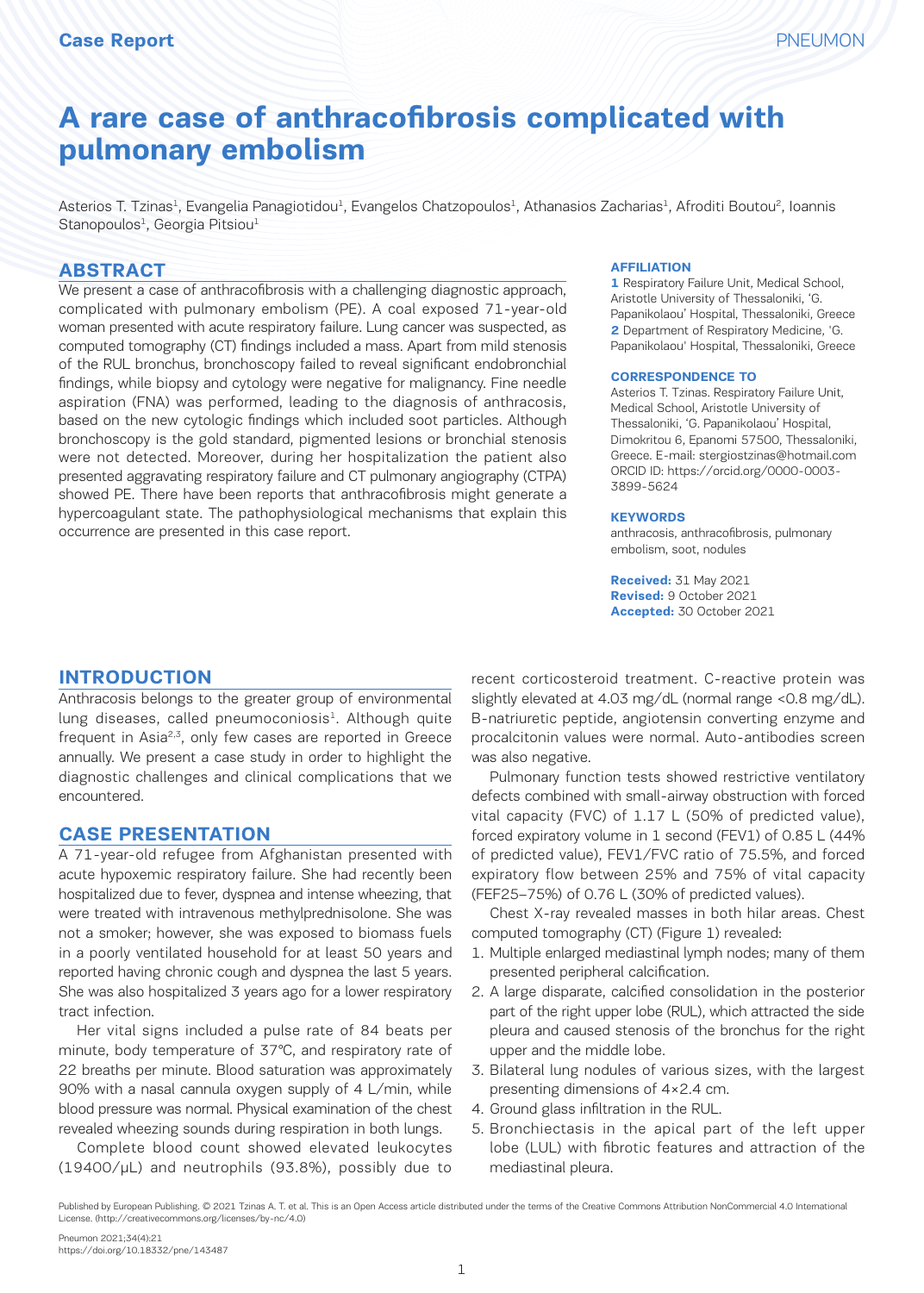### **Case Report** PNEUMON

**Figure 1. Chest computed tomography scan (CT) (A) – (D). These images reveal several enlarged mediastinal lymph nodes (1), bilateral lung nodules (2), ground glass infiltration (3), mosaic attenuation pattern (4), and bronchiectasis in the apical part of the left upper lobe (LUL) with fibrotic features and attraction of the mediastinal pleura (5), stenosis of RUL bronchus (6)**



6. Mosaic attenuation pattern.

The possibility of malignancy was thoroughly investigated. Subsequently, during her hospitalizatio**rration** Sputum cytology was negative for neoplastic cells. Bronchoscopy was performed revealing highly inflammatory elevated oxyge and hemorrhagic mucous membrane and mild stenosis of the RUL bronchus. Bronchial biopsy was taken from the stenotic region of the RUL and revealed inflammation of the mucosa and hyperplastic lesions, without evidence of dysplasia. Cytology revealed abundance of inflammatory cells, mainly alveolar macrophages, as well as squamous and bronchial epithelium cells. Bronchoalveolar lavage (BAL) cultures for common bacteria, Mycobacterium tuberculosis, Histoplasma capsulatum, Nocardia and Pneumocystis jiroveci were negative. Serum galactomannan values were also negative.

The next step of the diagnostic approach was to order a positron emission tomography scan CT (PET/CT) that revealed bilateral, hypermetabolic, nodulus lesions. The largest nodule was sited in the RUL and presented an intake of 4.8 maximum standard unit value (SUVMAX), making the diagnosis of an inflammatory, rather than a malignant disease, more likely (Figure 2).

CT guided fine needle aspiration (FNA) from the largest hypermetabolic nodule was then performed. The FNA cytologic examination was conclusive, as macrophage cells

containing particles of soot were evident. *mediastinal lymph nodes (1), bilateral lung nodules (2), ground glass infiltration (3), mosaic attenuation* 

Subsequently, during her hospitalization, the patient developed tachycardia (about 120 bpm), accompanied with elevated oxygen needs, pain on lower limp palpation and T-wave inversion in the V1, V2, V3 chest leads. The patient's Well's and Genova scores were 6 and 10 points respectively, determining a moderate risk for PE. D-dimmers levels were also elevated and a CT pulmonary angiography (CTPA) was performed with the upcoming findings (Figure 3):

- 1. Filling defects in multiple vessels of the LUL and the left lower lobe (LLL).
- 2. Complete defect of perfusion for multiple vessels of the posterior part of the RUL, the middle lobe (ML) and the right lower lobe (RLL).

The patient was already on prophylaxis with enoxaparin, as she was bedridden, with oxygen needs, throughout a long hospitalization and subsequently begun treatment with therapeutic dose of enoxaparin for 5 days, that was switched to rivaroxaban, as clinical stability was ensured.

Pro-coagulant factors, other than immobilization during her hospitalization, were not detected. Protein C, protein S, antithrombin III and homocysteine levels were normal, and she was negative for Factor V Leiden mutation. 1

The patient was treated with inhaled corticosteroid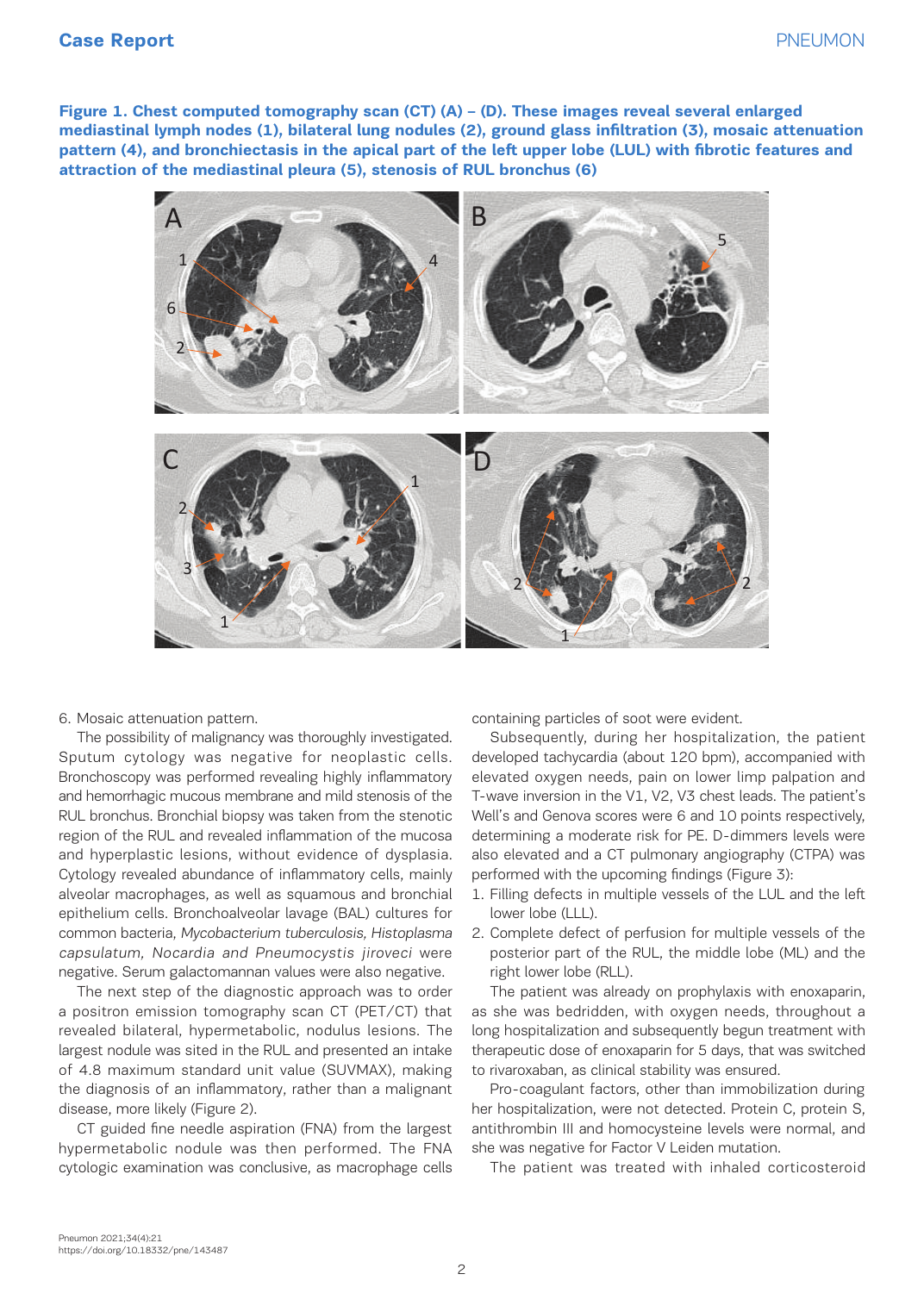### Case Report **Case Report PNEUMON**

**Figure 2. PET computed tomography scan (PET/CT) (A) – (D). These images reveal bilateral, hypermetabolic, nodulus lesions, indicative of inflammatory/infectious disease**



**Figure 3: CT pulmonary angiography (CTPA) (A) – (D) These images reveal filling defects in multiple vessels of each lobe in both lungs.** *hypermetabolic, nodulus lesions, indicative of inflammatory/infectious disease*

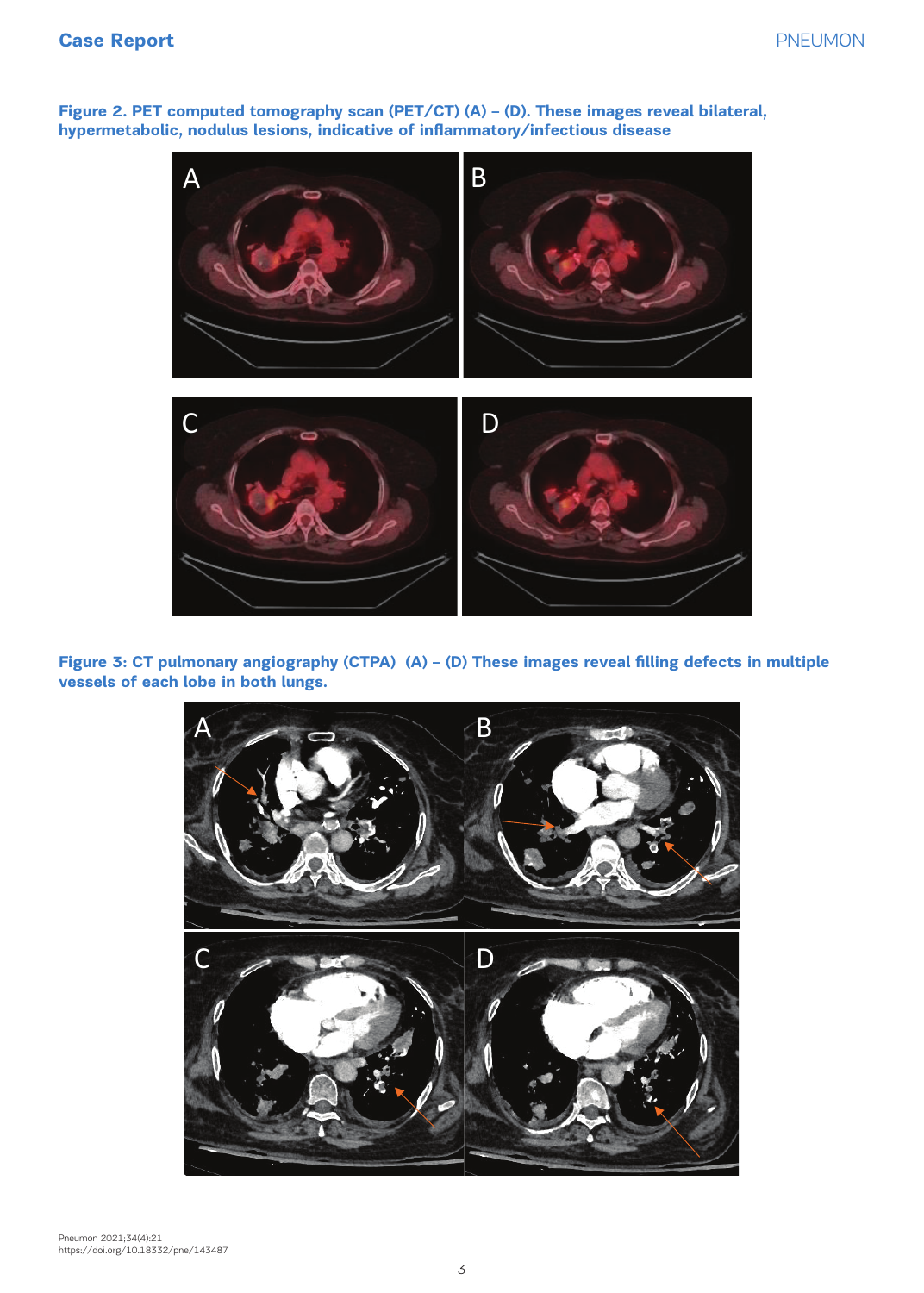plus long-acting beta-agonist (ICS/LABA) and oral methylprednisolone, given the fact that severe wheezing episodes were very frequent. Instructions for gradual withdrawal of corticosteroids were given to the patient.

### **DISCUSSION**

Anthracosis seems to occur following accumulation of carbon in the lungs due to exposure to coal dust particles<sup>4</sup>. It may also be complicated with mucosal proliferation, luminal obliteration and/or obstruction, resulting in the condition called anthracofibrosis<sup>5</sup>.

Small size inhaled particles (0.5–5 μm), which are either engulfed by macrophages in the submucosa or remain in the bronchial tree due to deficient mucociliary clearance, lead to bronchial epithelial cells deposition<sup>6</sup>. Black macules are formed that gradually progress to the nodules of the surrounding lung parenchyma, causing progressive massive fibrosis (PMF)<sup>7</sup>, thus leading to bronchial wall hypertrophy, lumina narrowing and pulmonary dysfunction<sup>6</sup>. Coexistence of Tuberculosis (TB) and athracofibrosis might also be relevant as lymph nodes accumulated by carbon and silica might rupture into the adjoining tracheobronchial tree as soon as they get infected by M. tuberculosis, leading to black pigmentation and subsequent inflammation<sup>8</sup>.

Given the pathogenic importance of coal exposure, anthracosis appears with increasing incidence in industrialized countries, especially in Asia, with most cases of anthracofibrosis induced by indoor pollution recorded in Korea<sup>6</sup> and Iran<sup>2</sup>. In Europe, anthracosis was common in coal workers between the 1960s and 1980s, but recent reports show that it is currently prevalent in farmers and rural dwellers<sup>9</sup>. Due to low physical strength, and the progressive nature of the disease, older individuals seem to be more vulnerable<sup>10</sup>. Meanwhile, a female preponderance has been reported by most researchers<sup>2</sup>.

Diagnosis of anthracofibrosis is a complex procedure as it is a rare condition with limited literature in Europe. Clinical symptoms are barely specific. Most patients present with dyspnea (90–100% of cases), cough (29.8–83.6% of  $cases$ <sup>2</sup> and wheezing<sup> $6$ </sup>. Hemoptysis or non-specific chest pain, constitutional symptoms, and sputum production, both black and watery, are also occasionally observed. There are also reports of new onset weight loss or fever, enlarged mediastinal lymph nodes, and subsequent complications such as vocal cord paralysis or broncholithiasis as initial symptoms<sup>6</sup>. Normal physical examination is also noted in some cases<sup>6</sup>.

Τhe usual chest CT findings, according to Kahkousee et al.<sup>1</sup>, include enlarged lymph nodes, hyperattenuation of the lung parenchyma, and multisegmental atelectasis. Bronchial narrowing, peribronchial cuffing, consolidation, mosaic lung attenuation and pulmonary nodules are also  $common<sup>1</sup>$ .

Moreover, bronchoscopy is considered to be the gold standard diagnostic tool, with multiple pigmented anthracotic lesions and bronchial stenosis as principal findings<sup>6</sup>.

Hοwever, anthracosis is not always localized in bronchi and may spread to the parenchyma<sup>1</sup>. Histopathological findings in biopsy samples of anthracofibrosis patients revealed infiltration of non-specific mononuclear inflammatory cells with typical intracellular and extracellular black particles observed in the epithelium and stroma<sup>6</sup>.

In our case, the cytological finding of macrophages containing soot particles, along with a suitable radiologic image was sufficient to set the final diagnosis, since bronchoscopy did not reveal the typical findings and other possible diagnoses were excluded.

Αnthracofibrosis is known to be associated with a number of pulmonary diseases. Among them, tuberculosis (TB) seems to be the most dominant<sup>8</sup> in 15.8% of the anthracotic patients<sup>11</sup>. Chronic obstructive pulmonary disease (COPD)<sup>6</sup>, respiratory infections<sup>12</sup> and sarcoidosis<sup>13</sup> have also been reported as related conditions, while the association between anthracofibrosis and asthma is under investigation<sup>2</sup>.

Pulmonary function tests $14$  show controversial findings with approximately two-thirds of patients manifesting obstruction, and one-third restriction<sup>6</sup>. Specific association between lung cancer and anthracofibrosis has not been found yet, although adenocarcinoma seems to be the most prevalent histopathological type in patients with antracosis<sup>15</sup>.

Moreover, pulmonary embolism is a condition which seems to be prevalent in chronic respiratory disease (CRD) patients<sup>3</sup>. Antracofibrosis seems to be the second most common (25%) chronic lung disease among patients with pulmonary embolism<sup>3</sup> after COPD (32%), according to a recent study in Korea. Immobility, chronic inflammation, recurrent infections and other comorbidities seem to create pro-coagulant conditions, responsible for this clinical complication.

In particular, anthracofibrotic lungs contain granulation tissue and fibrotic lesions<sup>6</sup>, indicative of hyperactivity of the tissue factor which is a key element in the coagulation pathway<sup>16</sup>. In addition, squamous metaplasia, dysplasia and hyper vascularization have also been occasionally reported<sup>6</sup>, pointing to a pre-neoplastic condition which is also characterized by hypercoagulant activity. Moreover, there have been reports of elevated factor VIII levels, associated with endothelial injury in respiratory failure patients<sup>17</sup>, while BAL fluids of fibrotic patients have shown increased levels of plasminogen activator inhibitor<sup>18</sup>. Increased platelet activation, mediating inflammatory and thrombotic responses, have also been demonstrated in a number of respiratory diseases<sup>19</sup>. The aforementioned factors introduce a hypercoagulant activity in any severe lung disease, including anthracofibrosis.

Lastly, specific treatment for anthracofibrosis has not been established yet. The symptomatic relief includes antibiotics for concomitant respiratory infections, bronchodilators, mucolytic agents and inhaled corticosteroids<sup>6</sup>. Antituberculosis treatment in TB endemic regions and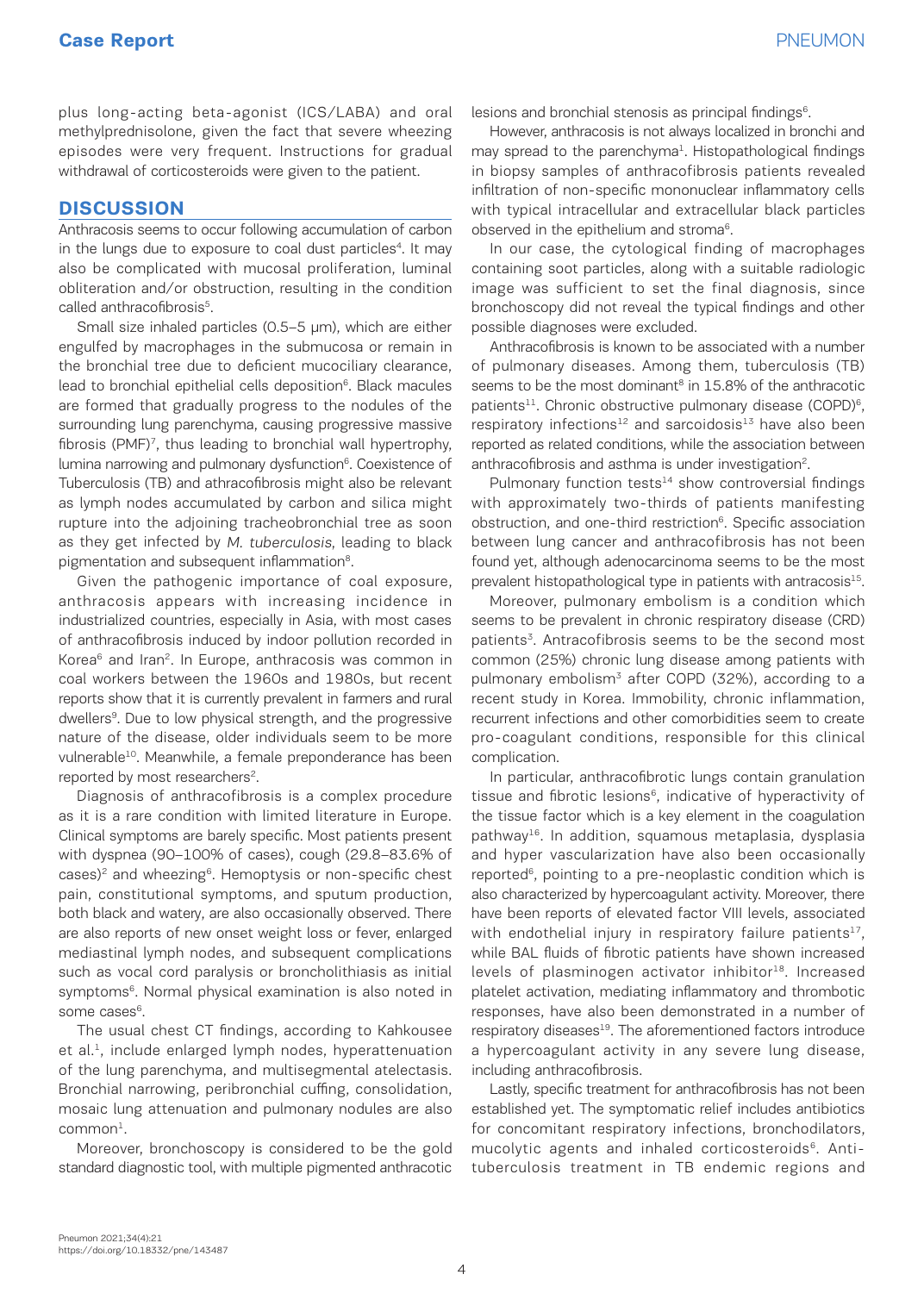# **Case Report** PNEUMON

combination of corticosteroids with tamoxifen as anti-fibrotic agents have shown promising results, while endobronchial stent placement, for patients with severe bronchial stenosis is also under investigation $6$ . Anticoagulants in prophylaxis dose are occasionally administrated in hospitalized patients, due to their deteriorated general condition and their increased oxygen needs, which keep them bedridden and physically restricted. However, in the context of outpatient thrombosis prevention, preemptive initiation of anticoagulants remains controversial.

### **CONCLUSION**

Extensive imaging and laboratory examinations might be required to establish the diagnosis of anthracofibrosis. Although bronchoscopy is the gold standard, in our case it was non diagnostic and it was the cytologic examination of the aspirate that set the diagnosis. In this direction, anthracosis should always be considered as a potential diagnosis in patients with coal exposure history, particularly when other profound causes are excluded and the differential diagnosis remains confusing. In the meantime, the risk of pulmonary embolism remains increased in the context of chronic inflammation and should always be considered as a possible complication.

### **CONFLICTS OF INTEREST**

The authors have completed and submitted the ICMJE Form for Disclosure of Potential Conflicts of Interest and none was reported.

### **FUNDING**

There was no source of funding for this research.

### **ETHICAL APPROVAL AND INFORMED CONSENT**

Ethical approval was not required for this study. Informed consent was given by the patient.

## **DATA AVAILABILITY**

Data sharing is not applicable to this article as no new data were created.

### **AUTHORS' CONTRIBUTIONS**

Research concept and design: ATT, EP, EC, AZ, AB, GP; collection and/or assembly of data: ATT, EC, AZ; data analysis and interpretation: ATT, EP, AB; writing the article: ATT, EP, EC, AZ, GP; critical revision of the article: ATT, EP, AB, IS, GP; final approval of the article: EP, IS and GP.

### **PROVENANCE AND PEER REVIEW**

Not commissioned; externally peer reviewed.

### **REFERENCES**

1. Kahkouee S, Khabbaz SS, Keshavarz E, Kiani A, Hajinasrollah G, Anvar AG. Diagnostic triad of pulmonary anthracofibrosis

in spiral CT scan - a retrospective study. Pol J Radiol. 2019;84:e234-e239. doi:10.5114/pjr.2019.87080

- 2. Gupta A, Shah A. Bronchial anthracofi brosis: an emerging pulmonary disease due to biomass fuel exposure. Int J Tuberc Lung Dis. 2011;15(5):602-612. doi:10.5588/ijtld.10.0308
- 3. Park H, Cha SI, Lim JK, et al. Clinical relevance of chronic respiratory disease in Korean patients with pulmonary thromboembolism. J Thorac Dis. 2019;11(6):2410-2419. doi:10.21037/jtd.2019.05.53
- 4. Mirsadraee M, Saeedi P. Anthracosis of lung: Evaluation of Potential Underlying Causes. J Bronchology Interv Pulmonol. 2005;12(2):84-87. doi:10.1097/01. laboratory.0000150873.99404.53
- 5. Chung MP, Lee KS, Han J, et al. Bronchial Stenosis Due to Anthracofibrosis. Chest. 1998;113(2):344-350. doi:10.1378/chest.113.2.344
- 6. Jamaati H, Sharifi A, Mirenayat MS, et al. What Do We Know about Anthracofibrosis? A Literature Review. Tanaffos. 2017;16(3):175-189. Accessed October 9, 2021. https:// www.ncbi.nlm.nih.gov/pmc/articles/PMC5960222/pdf/ Tanaffos-16-175.pdf
- 7. Kim MH, Lee HY, Nam KH, Lim JM, Jung BH, Ryu DS. The Clinical Significance of Bronchial Anthracofibrosis Associated with Coal Workers' Pneumoconiosis. Article in Korean. Tuberc Respir Dis (Seoul). 2010;8(2):67-73. doi:10.4046/ trd.2010.68.2.67
- 8. Singh V, Meena H, Bairwa R, Singh S, Sharma BB, Singh A. Clinico-radiological profile and risk factors in patients with anthracosis. Lung India. 2015;32(2):102-106. doi:10.4103/0970-2113.152614
- 9. Kim EJ, Choi KJ. A case of pulmonary anthracofibrosis presented as multiple lung nodules. Respir Med Case Rep. 2020;31:101149. doi:10.1016/j.rmcr.2020.101149
- 10. Mirsadraee M, Asna-Ashari A, Attaran D, Naghibi S, Mirsadraee S. Bronchial Anthracosis: A New Diagnosis for Benign Mass Lesions of the Lung. Tanaffos. 2013;12(4):10- 18. Accessed October 9, 2021. https://www.ncbi.nlm.nih. gov/pmc/articles/PMC4153268/pdf/Tanaffos-12-010.pdf
- 11. Kim HJ, Kim SD, Shin DW, et al. Relationship between bronchial anthracofibrosis and endobronchial tuberculosis. Korean J Intern Med. 2013;28(3):330-338. doi:10.3904/ kjim.2013.28.3.330
- 12. No TM, Kim IS, Kim SW, et al. The clinical investigation for determining the etiology of bronchial anthracofibrosis. Korean J Med. 2003;65(6):665-674.
- 13. Kajdasz DK, Lackland DT, Mohr LC, Judson MA. A Current Assessment of Rurally Linked Exposures as Potential Risk Factors for Sarcoidosis. Ann Epidemiol. 2001;11(2):111-117. doi:10.1016/s1047-2797(00)00179-4
- 14. Mirsadraee M, Asnaashari A, Attaran D. Pattern of Pulmonary Function Test Abnormalities in Anthracofibrosis of the Lungs. Tanaffos. 2012;11(2):34-37. Accessed October 9, 2021. https://www.ncbi.nlm.nih.gov/pmc/articles/PMC4153196/ pdf/Tanaffos-11-034.pdf
- 15. Delgado J, Martinez LM, Sánchez TT, Ramirez A, Iturria C,